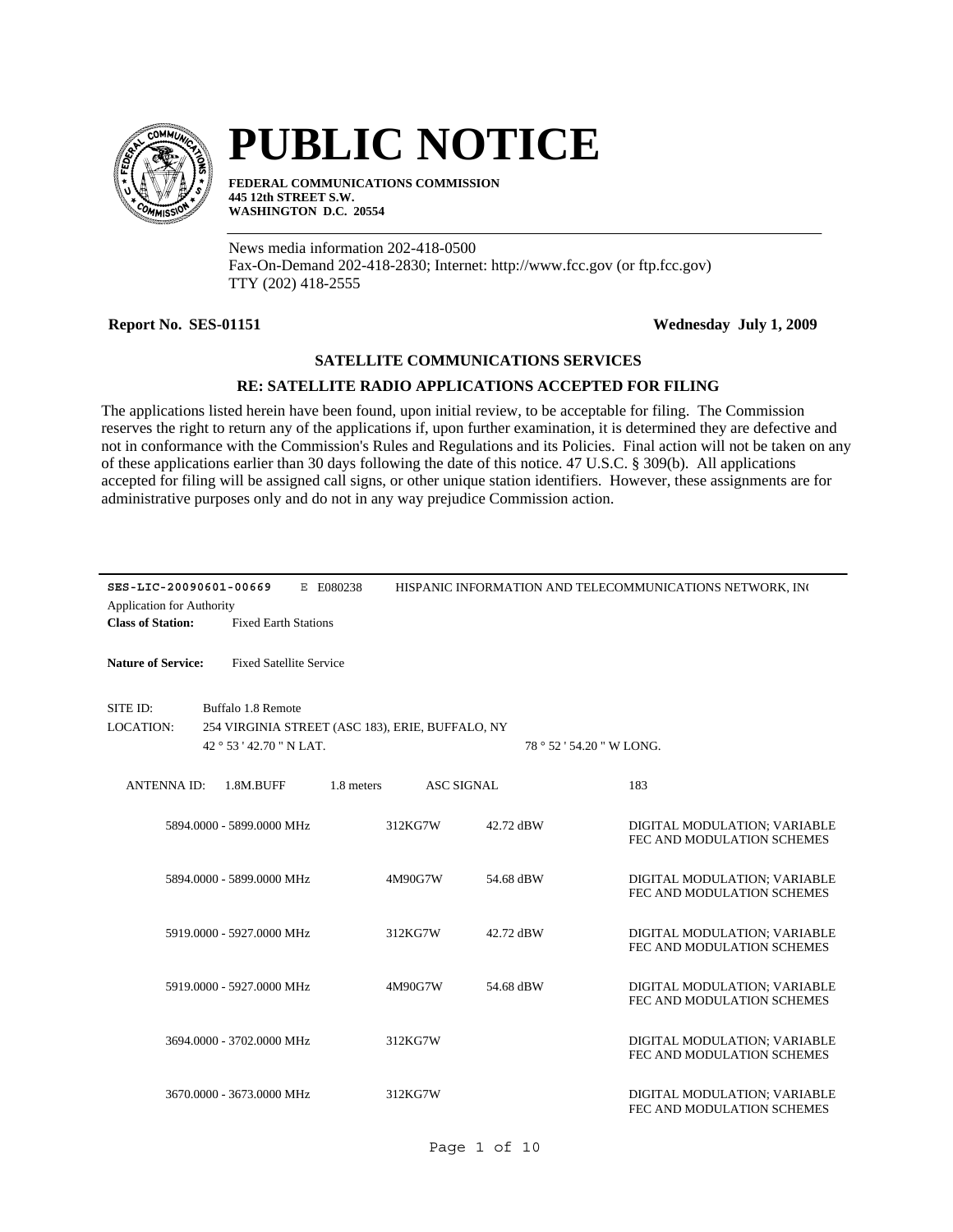| SITE ID:<br><b>LOCATION:</b> | Amsterdam 1.8 Remote<br>42 ° 56 ' 5.60 " N LAT.                                                    |            | 145 EAST MAIN STREET (ASC 183), MONTGOMERY, AMSTERDAM, NY<br>74 ° 11 ' 17.50 " W LONG. |                                                                                           |                                                            |  |  |  |
|------------------------------|----------------------------------------------------------------------------------------------------|------------|----------------------------------------------------------------------------------------|-------------------------------------------------------------------------------------------|------------------------------------------------------------|--|--|--|
| <b>ANTENNAID:</b>            | 1.8M.AMST                                                                                          | 1.8 meters |                                                                                        | <b>ASC SIGNAL</b>                                                                         | 183                                                        |  |  |  |
|                              | 5894.0000 - 5899.0000 MHz                                                                          |            | 312KG7W                                                                                | 42.72 dBW                                                                                 | DIGITAL MODULATION; VARIABLE<br>FEC AND MODULATION SCHEMES |  |  |  |
|                              | 5894.0000 - 5899.0000 MHz                                                                          |            | 4M90G7W                                                                                | 54.68 dBW                                                                                 | DIGITAL MODULATION; VARIABLE<br>FEC AND MODULATION SCHEMES |  |  |  |
|                              | 5919.0000 - 5927.0000 MHz                                                                          |            | 312KG7W                                                                                | 42.72 dBW                                                                                 | DIGITAL MODULATION; VARIABLE<br>FEC AND MODULATION SCHEMES |  |  |  |
|                              | 5919.0000 - 5927.0000 MHz                                                                          |            | 4M90G7W                                                                                | 54.68 dBW                                                                                 | DIGITAL MODULATION; VARIABLE<br>FEC AND MODULATION SCHEMES |  |  |  |
|                              | 3694.0000 - 3702.0000 MHz                                                                          |            | 312KG7W                                                                                |                                                                                           | DIGITAL MODULATION; VARIABLE<br>FEC AND MODULATION SCHEMES |  |  |  |
|                              | 3670.0000 - 3673.0000 MHz                                                                          |            | 312KG7W                                                                                |                                                                                           | DIGITAL MODULATION; VARIABLE<br>FEC AND MODULATION SCHEMES |  |  |  |
| SITE ID:<br><b>LOCATION:</b> | Chicago 1.8 Remote B<br>41 ° 54 ' 9.40 " N LAT.                                                    |            |                                                                                        | 2511 WEST DIVISION STREET (ASC 183)-PRFAA, COOK, CHICAGO, IL<br>87 ° 41 ' 23.20 " W LONG. |                                                            |  |  |  |
| <b>ANTENNA ID:</b>           | 1.8M.CHICB                                                                                         | 1.8 meters |                                                                                        | <b>ASC SIGNAL</b>                                                                         | 183                                                        |  |  |  |
|                              | 5894.0000 - 5899.0000 MHz                                                                          |            | 312KG7W                                                                                | 42.72 dBW                                                                                 | DIGITAL MODULATION; VARIABLE<br>FEC AND MODULATION SCHEMES |  |  |  |
|                              | 5894.0000 - 5899.0000 MHz                                                                          |            | 4M90G7W                                                                                | 54.68 dBW                                                                                 | DIGITAL MODULATION; VARIABLE<br>FEC AND MODULATION SCHEMES |  |  |  |
|                              | 5919.0000 - 5927.0000 MHz                                                                          |            | 312KG7W                                                                                | 42.72 dBW                                                                                 | DIGITAL MODULATION; VARIABLE<br>FEC AND MODULATION SCHEMES |  |  |  |
|                              | 5919.0000 - 5927.0000 MHz                                                                          |            | 4M90G7W                                                                                | 54.68 dBW                                                                                 | DIGITAL MODULATION; VARIABLE<br>FEC AND MODULATION SCHEMES |  |  |  |
|                              | 3694.0000 - 3702.0000 MHz                                                                          |            | 312KG7W                                                                                |                                                                                           | DIGITAL MODULATION; VARIABLE<br>FEC AND MODULATION SCHEMES |  |  |  |
|                              | 3670.0000 - 3673.0000 MHz                                                                          |            | 312KG7W                                                                                |                                                                                           | DIGITAL MODULATION; VARIABLE<br>FEC AND MODULATION SCHEMES |  |  |  |
| SITE ID:<br>LOCATION:        | Brooklyn 2.4 Remote<br>63 FLUSHING AVE. (ASC 243), KINGS, BROOKLYN, NY<br>40 ° 42 ' 18.80 " N LAT. |            |                                                                                        | 73 ° 58 ' 17.80 " W LONG.                                                                 |                                                            |  |  |  |
| ANTENNA ID:                  | 2.4M.BROK                                                                                          | 2.4 meters |                                                                                        | <b>ASC SIGNAL</b>                                                                         | 243                                                        |  |  |  |
|                              | 5894.0000 - 5899.0000 MHz                                                                          |            | 312KG7W                                                                                | 45.62 dBW                                                                                 | DIGITAL MODULATION; VARIABLE<br>FEC AND MODULATION SCHEMES |  |  |  |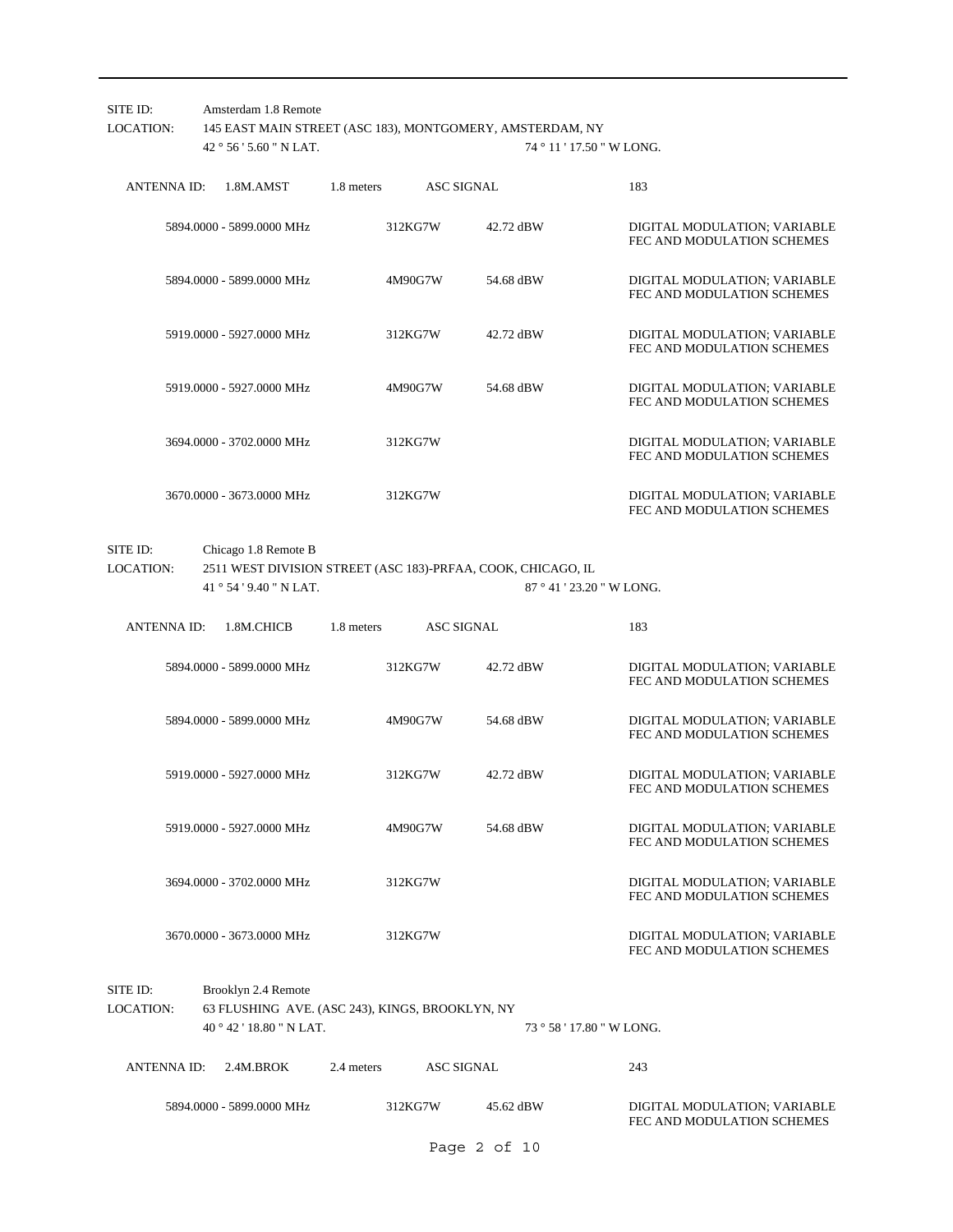|                              | 5894.0000 - 5899.0000 MHz                                | 4M90G7W                                                 | 57.88 dBW | DIGITAL MODULATION; VARIABLE<br>FEC AND MODULATION SCHEMES |
|------------------------------|----------------------------------------------------------|---------------------------------------------------------|-----------|------------------------------------------------------------|
|                              | 5919.0000 - 5927.0000 MHz                                | 312KG7W                                                 | 45.62 dBW | DIGITAL MODULATION; VARIABLE<br>FEC AND MODULATION SCHEMES |
|                              | 5919.0000 - 5927.0000 MHz                                | 4M90G7W                                                 | 57.88 dBW | DIGITAL MODULATION; VARIABLE<br>FEC AND MODULATION SCHEMES |
|                              | 3694.0000 - 3702.0000 MHz                                | 312KG7W                                                 |           | DIGITAL MODULATION; VARIABLE<br>FEC AND MODULATION SCHEMES |
|                              | 3670.0000 - 3673.0000 MHz                                | 312KG7W                                                 |           | DIGITAL MODULATION; VARIABLE<br>FEC AND MODULATION SCHEMES |
| SITE ID:<br><b>LOCATION:</b> | Chicago 1.8 Remote A<br>41 $\degree$ 55 ' 30.30 " N LAT. | 2415 N. MILWAUKEE ASPIRA DE, ASC 183, COOK, CHICAGO, IL |           | 87 ° 42 ' 3.10 " W LONG.                                   |
| <b>ANTENNAID:</b>            | 1.8M.CHICA                                               | <b>ASC SIGNAL</b><br>1.8 meters                         |           | 183                                                        |
|                              | 5894.0000 - 5899.0000 MHz                                | 312KG7W                                                 | 42.72 dBW | DIGITAL MODULATION; VARIABLE<br>FEC AND MODULATION SCHEMES |
|                              | 5894.0000 - 5899.0000 MHz                                | 4M90G7W                                                 | 54.68 dBW | DIGITAL MODULATION; VARIABLE<br>FEC AND MODULATION SCHEMES |
|                              | 5919.0000 - 5927.0000 MHz                                | 312KG7W                                                 | 42.72 dBW | DIGITAL MODULATION; VARIABLE<br>FEC AND MODULATION SCHEMES |
|                              | 5919.0000 - 5927.0000 MHz                                | 4M90G7W                                                 | 54.68 dBW | DIGITAL MODULATION; VARIABLE<br>FEC AND MODULATION SCHEMES |
|                              | 3694.0000 - 3702.0000 MHz                                | 312KG7W                                                 |           | DIGITAL MODULATION; VARIABLE<br>FEC AND MODULATION SCHEMES |
|                              | 3670.0000 - 3673.0000 MHz                                | 312KG7W                                                 |           | DIGITAL MODULATION; VARIABLE<br>FEC AND MODULATION SCHEMES |
| SITE ID:                     | Newark 1.8 Remote                                        |                                                         |           |                                                            |
| <b>LOCATION:</b>             |                                                          | 390 BROAD STREET (ASC 183), ESSEX, NEWARK, NJ           |           |                                                            |
|                              | 40 ° 44 ' 54.60 " N LAT.                                 |                                                         |           | 74 ° 10 ' 12.90 " W LONG.                                  |
| <b>ANTENNA ID:</b>           | 1.8M.NEWA                                                | <b>ASC SIGNAL</b><br>1.8 meters                         |           | 183                                                        |
|                              | 5894,0000 - 5899,0000 MHz                                | 312KG7W                                                 | 42.72 dBW | DIGITAL MODULATION; VARIABLE<br>FEC AND MODULATION SCHEMES |
|                              | 5894.0000 - 5899.0000 MHz                                | 4M90G7W                                                 | 54.68 dBW | DIGITAL MODULATION; VARIABLE<br>FEC AND MODULATION SCHEMES |
|                              | 5919.0000 - 5927.0000 MHz                                | 312KG7W                                                 | 42.72 dBW | DIGITAL MODULATION; VARIABLE<br>FEC AND MODULATION SCHEMES |
|                              | 5919.0000 - 5927.0000 MHz                                | 4M90G7W                                                 | 54.68 dBW | DIGITAL MODULATION; VARIABLE<br>FEC AND MODULATION SCHEMES |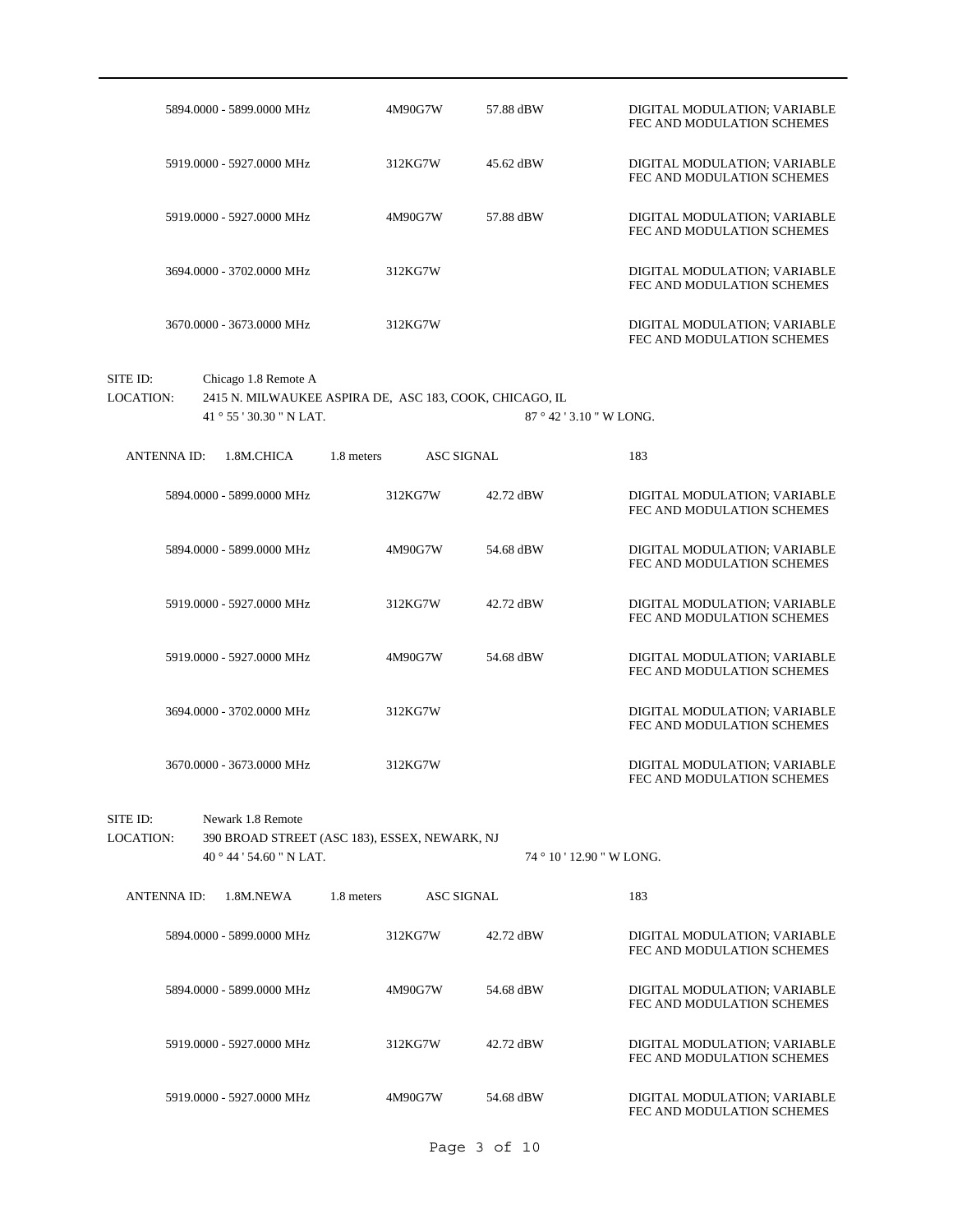|                       |                                                                                                              | 3694.0000 - 3702.0000 MHz                                                                                                      | 312KG7W                   |         | DIGITAL MODULATION; VARIABLE<br>FEC AND MODULATION SCHEMES |                         |                                                            |
|-----------------------|--------------------------------------------------------------------------------------------------------------|--------------------------------------------------------------------------------------------------------------------------------|---------------------------|---------|------------------------------------------------------------|-------------------------|------------------------------------------------------------|
|                       |                                                                                                              | 3670.0000 - 3673.0000 MHz                                                                                                      |                           | 312KG7W |                                                            |                         | DIGITAL MODULATION; VARIABLE<br>FEC AND MODULATION SCHEMES |
| SITE ID:<br>LOCATION: | Rochester 1.8 Remote<br>938 CLIFFORD AVENUE CBO (ASC 183), MONROE, ROCHESTER, NY<br>43 ° 10 ' 32.00 " N LAT. |                                                                                                                                | 77 ° 35 ' 52.20 " W LONG. |         |                                                            |                         |                                                            |
| <b>ANTENNA ID:</b>    |                                                                                                              | 1.8M.ROCH                                                                                                                      | 1.8 meters                |         | <b>ASC SIGNAL</b>                                          |                         | 183                                                        |
|                       |                                                                                                              | 5894.0000 - 5899.0000 MHz                                                                                                      |                           | 312KG7W | 42.72 dBW                                                  |                         | DIGITAL MODULATION; VARIABLE<br>FEC AND MODULATION SCHEMES |
|                       |                                                                                                              | 5894.0000 - 5899.0000 MHz                                                                                                      |                           | 4M90G7W | 54.68 dBW                                                  |                         | DIGITAL MODULATION; VARIABLE<br>FEC AND MODULATION SCHEMES |
|                       | 5919,0000 - 5927,0000 MHz                                                                                    |                                                                                                                                |                           | 312KG7W | 42.72 dBW                                                  |                         | DIGITAL MODULATION; VARIABLE<br>FEC AND MODULATION SCHEMES |
|                       | 5919.0000 - 5927.0000 MHz                                                                                    |                                                                                                                                |                           | 4M90G7W | 54.68 dBW                                                  |                         | DIGITAL MODULATION; VARIABLE<br>FEC AND MODULATION SCHEMES |
|                       |                                                                                                              | 3694.0000 - 3702.0000 MHz                                                                                                      |                           | 312KG7W |                                                            |                         | DIGITAL MODULATION; VARIABLE<br>FEC AND MODULATION SCHEMES |
|                       | 3670.0000 - 3673.0000 MHz                                                                                    |                                                                                                                                |                           | 312KG7W |                                                            |                         | DIGITAL MODULATION; VARIABLE<br>FEC AND MODULATION SCHEMES |
| SITE ID:<br>LOCATION: |                                                                                                              | Phil. 1.8 Remote<br>4322 NORTH 5TH ST. ASPIRA OF PA. (ASC 183), PHILADELPIA, PHILADELPIA, PA<br>$40^{\circ}$ 1 ' 1.50 " N LAT. |                           |         |                                                            | 75 ° 8 ' 5.90 " W LONG. |                                                            |
| <b>ANTENNAID:</b>     |                                                                                                              | 1.8M.PHIL                                                                                                                      | 1.8 meters                |         | <b>ASC SIGNAL</b>                                          |                         | 183                                                        |
|                       | 5894.0000 - 5899.0000 MHz                                                                                    |                                                                                                                                |                           | 312KG7W | 42.72 dBW                                                  |                         | DIGITAL MODULATION; VARIABLE<br>FEC AND MODULATION SCHEMES |
|                       |                                                                                                              | 5894.0000 - 5899.0000 MHz                                                                                                      |                           | 4M90G7W | 54.68 dBW                                                  |                         | DIGITAL MODULATION; VARIABLE<br>FEC AND MODULATION SCHEMES |
|                       |                                                                                                              | 5919,0000 - 5927,0000 MHz                                                                                                      |                           | 312KG7W | 42.72 dBW                                                  |                         | DIGITAL MODULATION; VARIABLE<br>FEC AND MODULATION SCHEMES |
|                       |                                                                                                              | 5919,0000 - 5927,0000 MHz                                                                                                      |                           | 4M90G7W | 54.68 dBW                                                  |                         | DIGITAL MODULATION; VARIABLE<br>FEC AND MODULATION SCHEMES |
|                       |                                                                                                              | 3694.0000 - 3702.0000 MHz                                                                                                      |                           | 312KG7W |                                                            |                         | DIGITAL MODULATION; VARIABLE<br>FEC AND MODULATION SCHEMES |
|                       |                                                                                                              | 3670.0000 - 3673.0000 MHz                                                                                                      |                           | 312KG7W |                                                            |                         | DIGITAL MODULATION; VARIABLE<br>FEC AND MODULATION SCHEMES |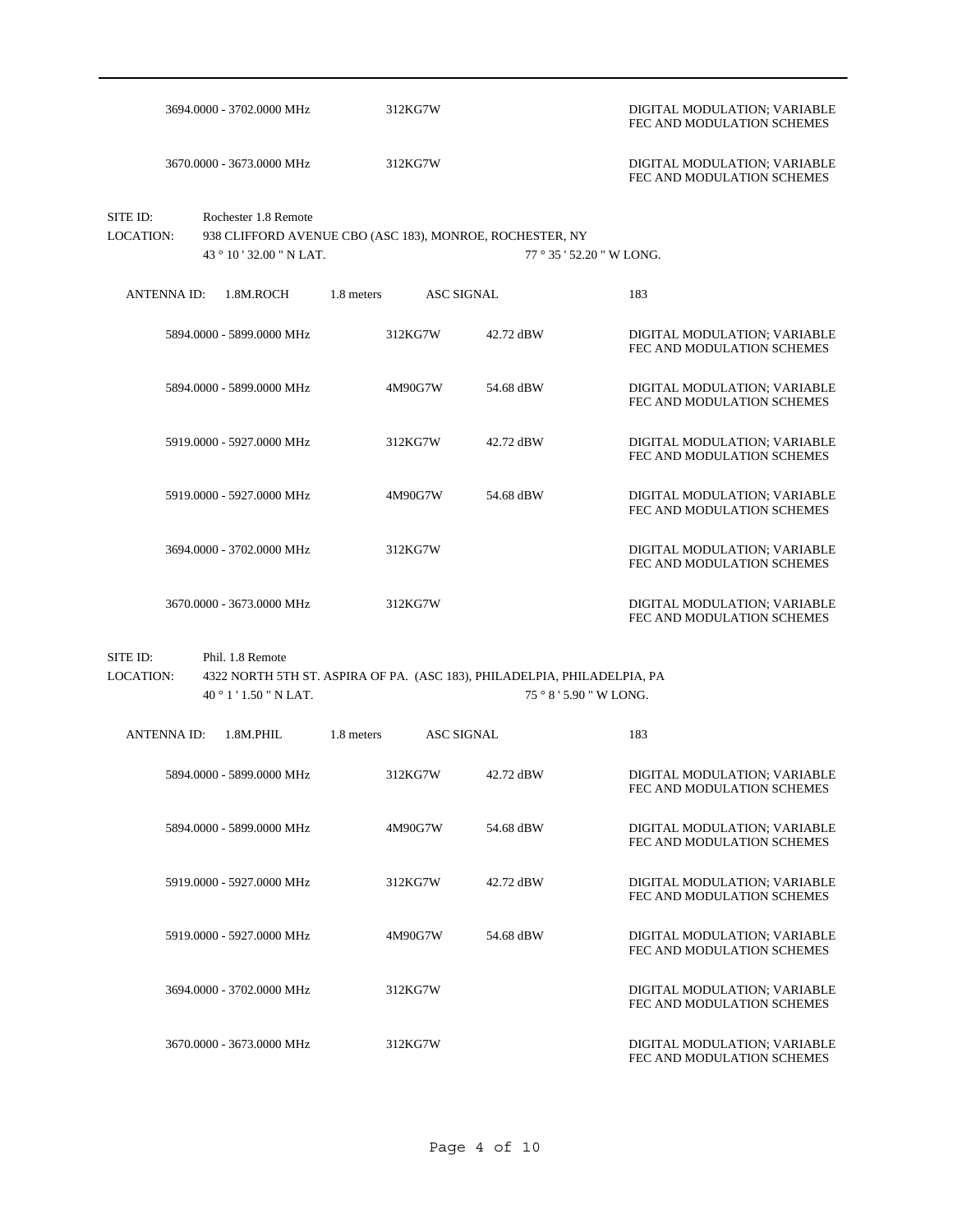| SITE ID:<br><b>LOCATION:</b> | Syracuse 1.8 Remote<br>43 ° 2 ' 27.70 " N LAT.       | 700 OSWEGO STREET CBO, (ASC 183), ONONDAGA, SYRACUSE, NY<br>76 ° 9 ' 50.80 " W LONG. |                   |                                                            |  |  |  |  |  |
|------------------------------|------------------------------------------------------|--------------------------------------------------------------------------------------|-------------------|------------------------------------------------------------|--|--|--|--|--|
| <b>ANTENNA ID:</b>           | 1.8M.SYRA                                            | 1.8 meters                                                                           | <b>ASC SIGNAL</b> | 183                                                        |  |  |  |  |  |
|                              | 5894.0000 - 5899.0000 MHz                            | 312KG7W                                                                              | 42.72 dBW         | DIGITAL MODULATION; VARIABLE<br>FEC AND MODULATION SCHEMES |  |  |  |  |  |
|                              | 5894.0000 - 5899.0000 MHz                            | 4M90G7W                                                                              | 54.68 dBW         | DIGITAL MODULATION; VARIABLE<br>FEC AND MODULATION SCHEMES |  |  |  |  |  |
|                              | 5919.0000 - 5927.0000 MHz                            | 312KG7W                                                                              | 42.72 dBW         | DIGITAL MODULATION; VARIABLE<br>FEC AND MODULATION SCHEMES |  |  |  |  |  |
|                              | 5919.0000 - 5927.0000 MHz                            | 4M90G7W                                                                              | 54.68 dBW         | DIGITAL MODULATION; VARIABLE<br>FEC AND MODULATION SCHEMES |  |  |  |  |  |
|                              | 3694.0000 - 3702.0000 MHz                            | 312KG7W                                                                              |                   | DIGITAL MODULATION; VARIABLE<br>FEC AND MODULATION SCHEMES |  |  |  |  |  |
|                              | 3670.0000 - 3673.0000 MHz                            | 312KG7W                                                                              |                   | DIGITAL MODULATION; VARIABLE<br>FEC AND MODULATION SCHEMES |  |  |  |  |  |
| SITE ID:<br><b>LOCATION:</b> | Glen Cove 1.8 Remote<br>$40^{\circ}51'7.40''$ N LAT. | 44 SEA CLIFF CBO, (ASC 183), NASSAU, GLEN COVE, NY                                   |                   | 73 ° 37 ' 26.00 " W LONG.                                  |  |  |  |  |  |
| ANTENNA ID:                  | 1.8M.GLEN                                            | 1.8 meters                                                                           | <b>ASC SIGNAL</b> | 183                                                        |  |  |  |  |  |
|                              | 5894.0000 - 5899.0000 MHz                            | 312KG7W                                                                              | 42.72 dBW         | DIGITAL MODULATION; VARIABLE<br>FEC AND MODULATION SCHEMES |  |  |  |  |  |
|                              | 5894.0000 - 5899.0000 MHz                            | 4M90G7W                                                                              | 54.68 dBW         | DIGITAL MODULATION; VARIABLE<br>FEC AND MODULATION SCHEMES |  |  |  |  |  |
|                              | 5919.0000 - 5927.0000 MHz                            | 312KG7W                                                                              | 42.72 dBW         | DIGITAL MODULATION; VARIABLE<br>FEC AND MODULATION SCHEMES |  |  |  |  |  |
|                              | 5919.0000 - 5927.0000 MHz                            | 4M90G7W                                                                              | 54.68 dBW         | DIGITAL MODULATION; VARIABLE<br>FEC AND MODULATION SCHEMES |  |  |  |  |  |
|                              | 3694.0000 - 3702.0000 MHz                            | 312KG7W                                                                              |                   | DIGITAL MODULATION; VARIABLE<br>FEC AND MODULATION SCHEMES |  |  |  |  |  |
|                              | 3670.0000 - 3673.0000 MHz                            | 312KG7W                                                                              |                   | DIGITAL MODULATION; VARIABLE<br>FEC AND MODULATION SCHEMES |  |  |  |  |  |

#### **Points of Communication:**

Amsterdam 1.8 Remote - INTELSAT 805 - (304.5 E.L.)

Brooklyn 2.4 Remote - INTELSAT 805 - (304.5 E.L.)

Buffalo 1.8 Remote - INTELSAT 805 - (304.5 E.L.)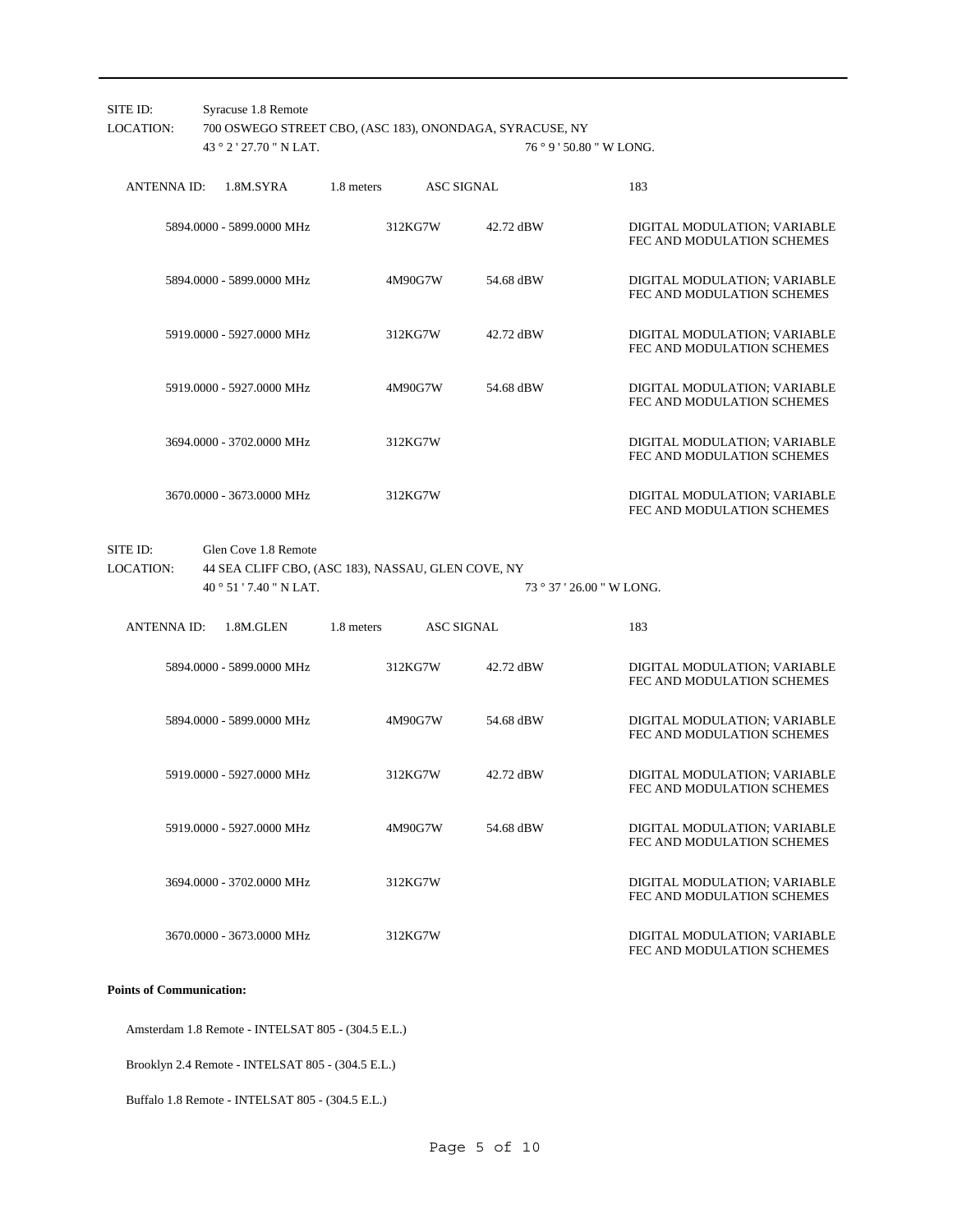| Chicago 1.8 Remote A - INTELSAT 805 - (304.5 E.L.)                                               |                                                                                     |                              |                                          |  |  |  |  |  |  |
|--------------------------------------------------------------------------------------------------|-------------------------------------------------------------------------------------|------------------------------|------------------------------------------|--|--|--|--|--|--|
| Chicago 1.8 Remote B - INTELSAT 805 - (304.5 E.L.)                                               |                                                                                     |                              |                                          |  |  |  |  |  |  |
| Glen Cove 1.8 Remote - INTELSAT 805 - (304.5 E.L.)                                               |                                                                                     |                              |                                          |  |  |  |  |  |  |
| Newark 1.8 Remote - INTELSAT 805 - (304.5 E.L.)                                                  |                                                                                     |                              |                                          |  |  |  |  |  |  |
| Phil. 1.8 Remote - INTELSAT 805 - (304.5 E.L.)                                                   |                                                                                     |                              |                                          |  |  |  |  |  |  |
| Rochester 1.8 Remote - INTELSAT 805 - (304.5 E.L.)                                               |                                                                                     |                              |                                          |  |  |  |  |  |  |
| Syracuse 1.8 Remote - INTELSAT 805 - (304.5 E.L.)                                                |                                                                                     |                              |                                          |  |  |  |  |  |  |
| SES-LIC-20090612-00731<br>Application for Authority<br><b>Class of Station:</b>                  | E E090108<br>Nippon Television Network Corporation<br>Temporary Fixed Earth Station |                              |                                          |  |  |  |  |  |  |
| <b>Nature of Service:</b><br><b>Fixed Satellite Service</b>                                      |                                                                                     |                              |                                          |  |  |  |  |  |  |
| 1.5M<br>SITE ID:<br>LOCATION:<br>Various locations throughout the U.S. including its territories |                                                                                     |                              |                                          |  |  |  |  |  |  |
| <b>ANTENNA ID:</b><br>K1.5M                                                                      | 1.5 meters                                                                          | <b>Advent Communications</b> | 058-0448                                 |  |  |  |  |  |  |
| 14000.0000 - 14500.0000 MHz                                                                      | 7M38G7W                                                                             | 64.47 dBW                    | Digital, various FEC, various data rates |  |  |  |  |  |  |
| 14000.0000 - 14500.0000 MHz                                                                      | 7M38D7W                                                                             | 64.47 dBW                    | Digital, various FEC, various data rates |  |  |  |  |  |  |
| 14000.0000 - 14500.0000 MHz                                                                      | 14M8G7W                                                                             | 61.45 dBW                    | Digital, various FEC, various data rates |  |  |  |  |  |  |
| 14000.0000 - 14500.0000 MHz                                                                      | 14M8D7W                                                                             | 61.45 dBW                    | Digital, various FEC, various data rates |  |  |  |  |  |  |
| <b>Points of Communication:</b>                                                                  |                                                                                     |                              |                                          |  |  |  |  |  |  |
| 1.5M - ALSAT - (ALSAT)                                                                           |                                                                                     |                              |                                          |  |  |  |  |  |  |
| 1.5M - GALAXY 16 - (99 W.L.)                                                                     |                                                                                     |                              |                                          |  |  |  |  |  |  |
| 1.5M - GALAXY 18 - (123 W.L.)                                                                    |                                                                                     |                              |                                          |  |  |  |  |  |  |
| 1.5M - GALAXY III-C - (95 W.L.)                                                                  |                                                                                     |                              |                                          |  |  |  |  |  |  |
| 1.5M - GALAXY XI - (91 W.L.)                                                                     |                                                                                     |                              |                                          |  |  |  |  |  |  |
| 1.5M - HORIZONS 1 - (127 DEG WL)                                                                 |                                                                                     |                              |                                          |  |  |  |  |  |  |
| $1.5M - IA-7 - (129 W.L.)$                                                                       |                                                                                     |                              |                                          |  |  |  |  |  |  |
| 1.5M - INTELSAT 8 - (89 W.L.)                                                                    |                                                                                     |                              |                                          |  |  |  |  |  |  |
| $1.5M - PAS-2 - (191 DEGR)$                                                                      |                                                                                     |                              |                                          |  |  |  |  |  |  |
| $1.5M - SBS-6 - (74 DEG. WL)$                                                                    |                                                                                     |                              |                                          |  |  |  |  |  |  |
| 1.5M - SUPERBIRD B2 - (162 E.L.)                                                                 |                                                                                     |                              |                                          |  |  |  |  |  |  |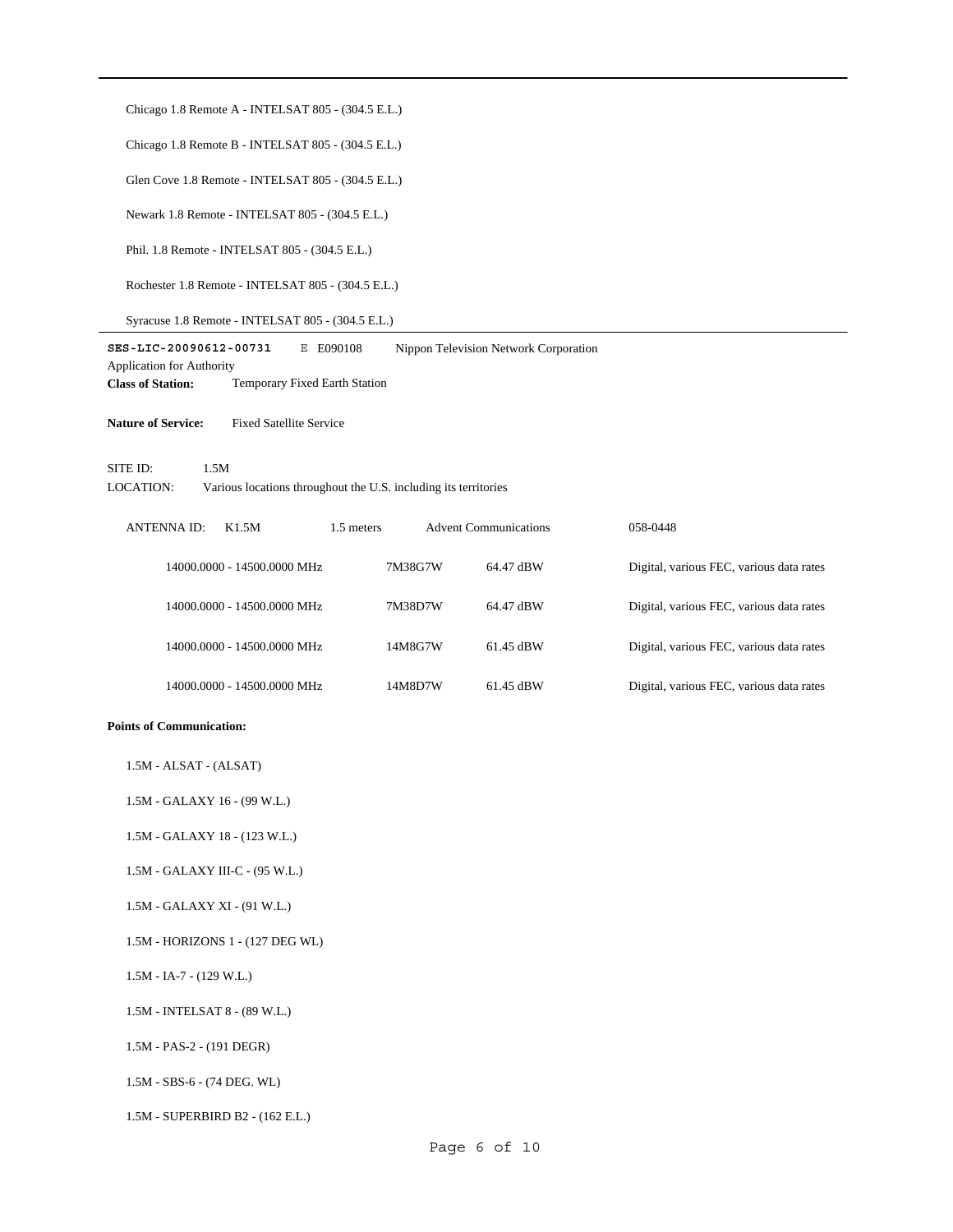1.5M - SUPERBIRD C - (144 E.L.) **SES-MOD-20090604-00693** E E850133 **Class of Station:** Fixed Earth Stations Application for Modification PETROCOM LICENSE CORPORATION **Nature of Service:** Fixed Satellite Service "MOD" to replace existing antenna 5 meter AFC with a Prodelin 2.4m (EC-71), add new emission designators and Points of Communications. 29 ° 20 ' 21.80 " N LAT. SITE ID: 1 EAST CAMERON 71A (OIL PLATFORM), GULF OF MEXICO, EAST CAMERON 71, EAST CAMERON 71, LA 92 ° 41 ' 25.50 " W LONG. LOCATION:

ANTENNA ID: 1 2.4 meters PRODELIN CORPORATION 1251 5925.0000 - 6425.0000 MHz 555KG7W 42.88 dBW DIGITAL 3700.0000 - 4200.0000 MHz 555KG7W DIGITAL 5925.0000 - 6425.0000 MHz 2M21G7W 48.88 dBW DIGITAL 3700.0000 - 4200.0000 MHz 2M21G7W DIGITAL

#### **Points of Communication:**

- 1 ALSAT (ALSAT)
- 1 AMC-3 (87 W.L.)
- 1 SATMEX 6 (113 W.L.)
- 1 SATMEX-5 (116.8 W.L.)

**SES-MOD-20090609-00703** E E020166 **Class of Station:** VSAT Network Application for Modification NETWORK SERVICE SOLUTIONS

**Nature of Service:** Fixed Satellite Service

"MOD" Due to a move in location of NSS the Fixed Earth Station Hub will also need to be moved to the new location.

SITE ID: REMOTE2 LOCATION: 6900 FAIRFIELD BUSINESS CENTER DR. VSAT 1.2M. (500 UNITS), CONUS, AK HI PR VI ANTENNA ID: 1.2M.RMT2 1.2 meters HUGHES NETWORK SYSTEMS SERIES 1134 14000.0000 - 14500.0000 MHz 307KG7D 46.70 dBW DIGITAL DATA TRAFFIC 11700.0000 - 12200.0000 MHz 1M23G7D DIGITAL DATA TRAFFIC SITE ID: REMOTE3

LOCATION: 6900 FAIRFIELD BUSINESS CENTER DR. VSAT 1.8M. (500 UNITS), CONUS, AK HI PR VI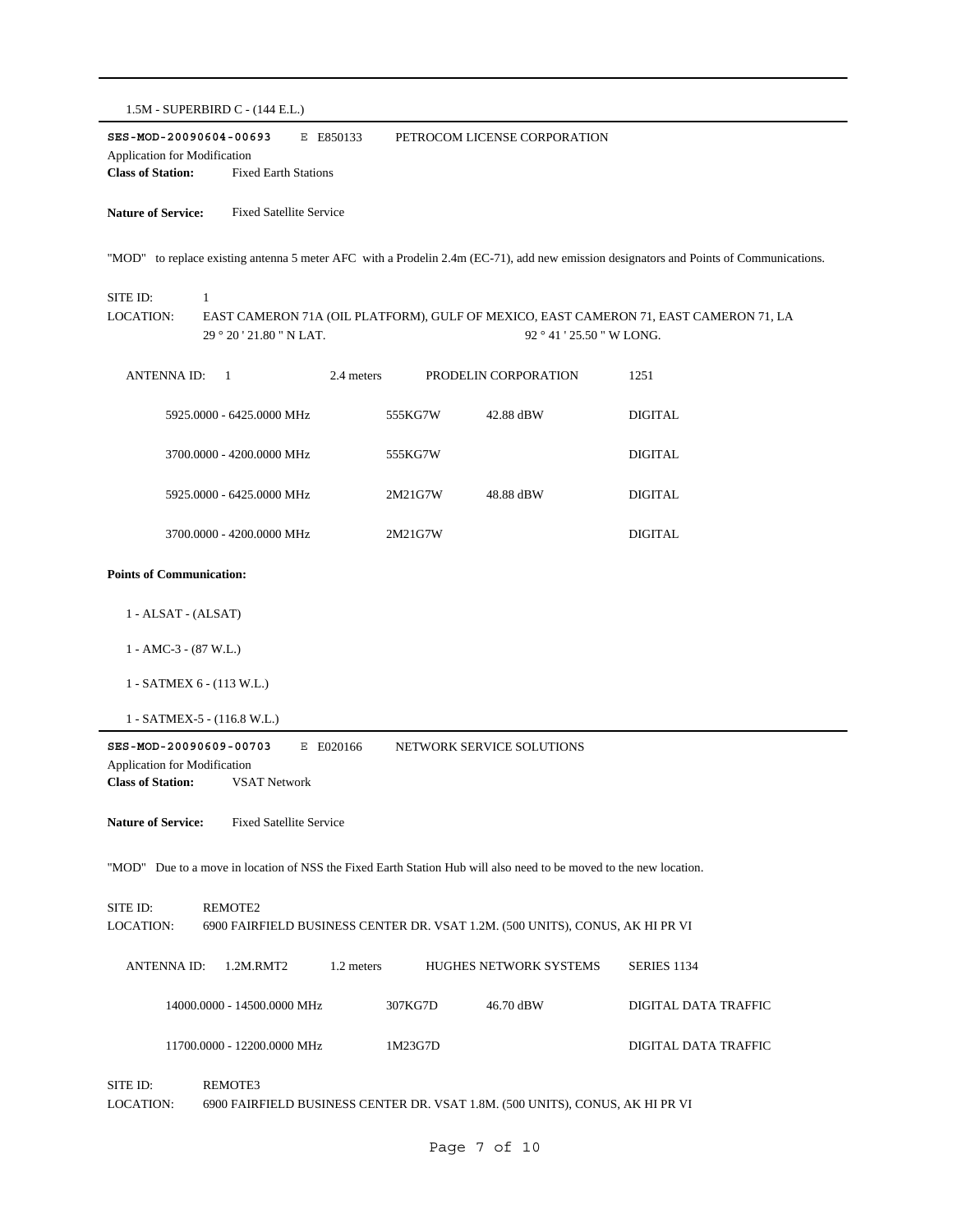| ANTENNA ID:                                                                        | 1.8M.RMT3                                                                                  | 1.8 meters    |               | <b>HUGHES NETWORK SYSTEMS</b>                                                 | SERIES 1183                                                                                                                                                                                                                                                                                              |
|------------------------------------------------------------------------------------|--------------------------------------------------------------------------------------------|---------------|---------------|-------------------------------------------------------------------------------|----------------------------------------------------------------------------------------------------------------------------------------------------------------------------------------------------------------------------------------------------------------------------------------------------------|
|                                                                                    | 14000.0000 - 14500.0000 MHz                                                                |               | 307KG7D       | 46.70 dBW                                                                     | DIGITAL DATA TRAFFIC                                                                                                                                                                                                                                                                                     |
|                                                                                    | 11700.0000 - 12200.0000 MHz                                                                |               | 1M23G7D       |                                                                               | DIGITAL DATA TRAFFIC                                                                                                                                                                                                                                                                                     |
| SITE ID:<br>LOCATION:                                                              | HUB-A<br>2731 BOBMEYER ROAD (6.1M. HUB), BUTLER, FAIRFIELD, OH<br>39 ° 21 ' 50.46 " N LAT. |               |               | 84 ° 31 ' 54.94 " W LONG.                                                     |                                                                                                                                                                                                                                                                                                          |
| ANTENNA ID:                                                                        | 6.1M.HUB-A                                                                                 | 6.1 meters    | <b>VERTEX</b> |                                                                               | RSI 6.1KPK                                                                                                                                                                                                                                                                                               |
|                                                                                    | 14000.0000 - 14500.0000 MHz                                                                |               | 1M23G7D       | 60.50 dBW                                                                     | DIGITAL DATA TRAFFIC                                                                                                                                                                                                                                                                                     |
|                                                                                    | 11700.0000 - 12200.0000 MHz                                                                |               | 307KG7D       |                                                                               | DIGITAL DATA TRAFFIC                                                                                                                                                                                                                                                                                     |
| SITE ID:<br>LOCATION:                                                              | REMOTE1                                                                                    |               |               | 6900 FAIRFIELD BUSINESS CENTER DR. VSAT 1.0M. (500 UNITS), CONUS, AK HI PR VI |                                                                                                                                                                                                                                                                                                          |
| <b>ANTENNA ID:</b>                                                                 | 1.0M.RMT1                                                                                  | 1 meters      |               | <b>HUGHES NETWORK SYSTEMS</b>                                                 | <b>SERIES 1983</b>                                                                                                                                                                                                                                                                                       |
|                                                                                    | 14000.0000 - 14500.0000 MHz                                                                |               | 307KG7D       | 45.30 dBW                                                                     | DIGITAL DATA TRAFFIC                                                                                                                                                                                                                                                                                     |
|                                                                                    | 11700.0000 - 12200.0000 MHz                                                                |               | 1M23G7D       |                                                                               | DIGITAL DATA TRAFFIC                                                                                                                                                                                                                                                                                     |
| <b>Points of Communication:</b>                                                    |                                                                                            |               |               |                                                                               |                                                                                                                                                                                                                                                                                                          |
| HUB-A - ALSAT - (ALSAT)                                                            |                                                                                            |               |               |                                                                               |                                                                                                                                                                                                                                                                                                          |
|                                                                                    | REMOTE1 - GALAXY 19 - (97 W.L.)                                                            |               |               |                                                                               |                                                                                                                                                                                                                                                                                                          |
| SES-MOD-20090611-00726<br>Application for Modification<br><b>Class of Station:</b> | Mobile Earth Station                                                                       | E E020074     | LXE Inc.      |                                                                               |                                                                                                                                                                                                                                                                                                          |
| <b>Nature of Service:</b>                                                          | Mobile Satellite Service                                                                   |               |               |                                                                               |                                                                                                                                                                                                                                                                                                          |
| already authorized.                                                                |                                                                                            |               |               |                                                                               | LXE, Inc.('LXE') seeks to modify to add a new terminal type (i.e, the SAT-200/202) to its authorization. LXE is not seeking to increase the total<br>number of terminals that it is authorized for; rather, it seeks to use the new SAT 200/202 terminal as part of the 25,000 terminals for which it is |
| SITE ID:<br>$\mathbf{1}$<br>LOCATION:                                              |                                                                                            |               |               | 25,000 INMARSAT D(D+ and M2M) half duplex METs throughout in U.S., Conus      |                                                                                                                                                                                                                                                                                                          |
| <b>ANTENNAID:</b>                                                                  | $\overline{1}$                                                                             | $0.11$ meters | $x$ 41mm)     | JRC (Size of MET: 121mm x 121mm)                                              | <b>JUE-610 DT</b>                                                                                                                                                                                                                                                                                        |
|                                                                                    | 1626.5000 - 1645.5000 MHz                                                                  |               | 2K50F1D       | 9.00 dBW                                                                      | 2 level FSK, 256Hz tone spacing, symbol<br>rates                                                                                                                                                                                                                                                         |
|                                                                                    | 1525.0000 - 1544.0000 MHz                                                                  |               | 2K50F1D       |                                                                               | Continuous phase 32-ary FSK, 20Hz tone<br>spacing, symbol rate 4 sysmbols/sec or<br>Continuous-phase 32 -ary FSK, 32Hz<br>tone spacing, symbol rate: 16                                                                                                                                                  |

symbols/sec.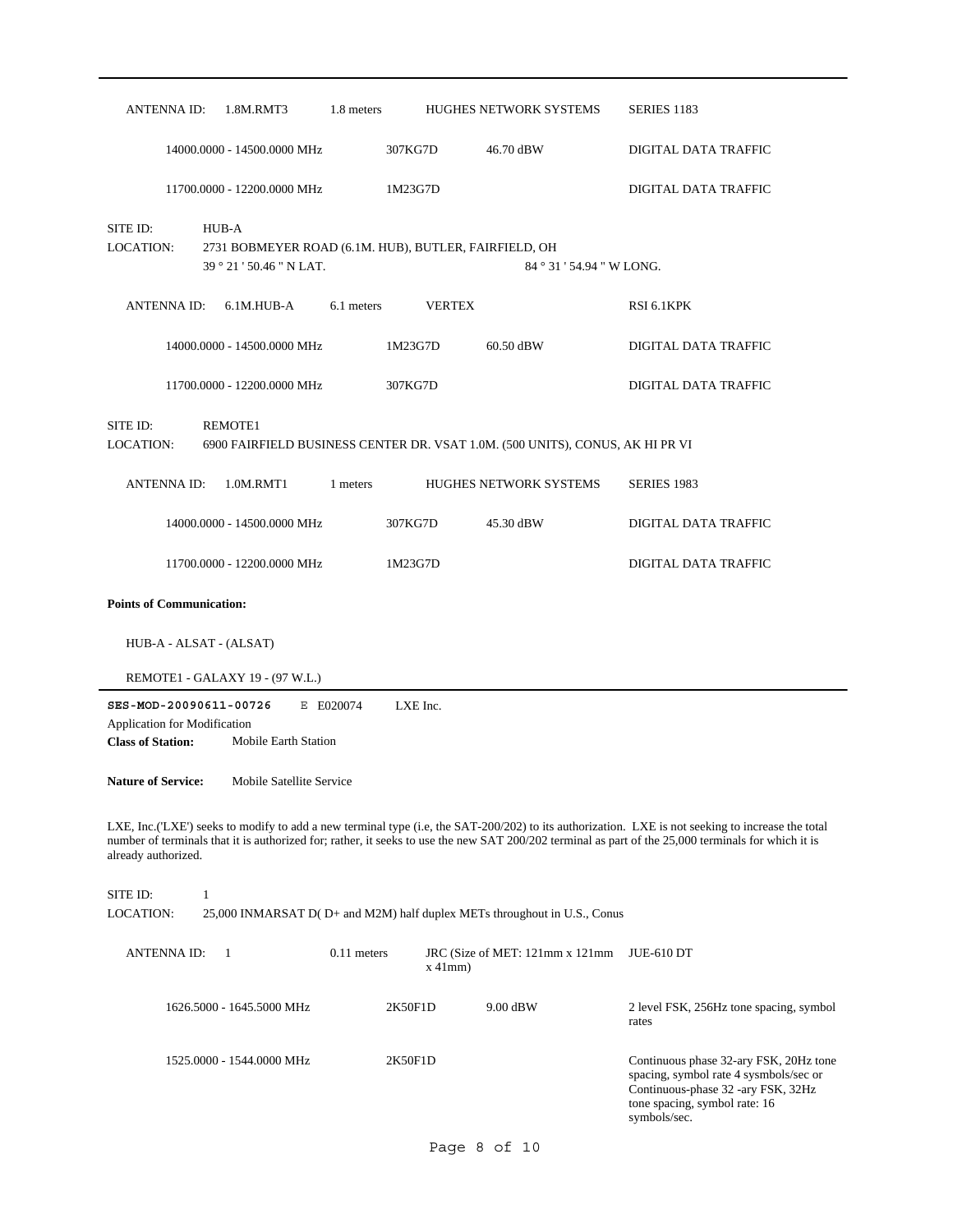| <b>ANTENNAID:</b><br>2                                                                                                   | $0.11$ meters                   | <b>SKYWAVE</b>    | <b>DMR-200</b>                                                                                                                                                          |
|--------------------------------------------------------------------------------------------------------------------------|---------------------------------|-------------------|-------------------------------------------------------------------------------------------------------------------------------------------------------------------------|
| 1626.5000 - 1645.5000 MHz                                                                                                | 2K50F1D                         | 9.00 dBW          | 2 level FSK, 256Hz tone spacing, symbol<br>rates                                                                                                                        |
| 1525.0000 - 1544.0000 MHz                                                                                                | 2K50F1D                         |                   | Continuous phase 32-ary FSK, 20Hz tone<br>spacing, symbol rate 4 sysmbols/sec or<br>Continuous-phase 32 -ary FSK, 32Hz<br>tone spacing, symbol rate: 16<br>symbols/sec. |
| <b>ANTENNA ID:</b><br>3                                                                                                  | $0.11$ meters                   | <b>SATAMATICS</b> | <b>SAT-101</b>                                                                                                                                                          |
| 1626.5000 - 1645.5000 MHz                                                                                                | 2K50F1D                         | 9.00 dBW          | 2 level FSK, 256Hz tone spacing, symbol<br>rates                                                                                                                        |
| 1525.0000 - 1544.0000 MHz                                                                                                | 2K50F1D                         |                   | Continuous phase 32-ary FSK, 20Hz tone<br>spacing, symbol rate 4 sysmbols/sec or<br>Continuous-phase 32 -ary FSK, 32Hz<br>tone spacing, symbol rate: 16<br>symbols/sec. |
| <b>ANTENNA ID:</b><br>$\overline{4}$                                                                                     | $0.11$ meters                   | <b>SATAMATICS</b> | <b>SAT-201</b>                                                                                                                                                          |
| 1626.5000 - 1645.5000 MHz                                                                                                | 2K50F1D                         | 9.00 dBW          | 2 level FSK, 256Hz tone spacing, symbol<br>rates                                                                                                                        |
| 1525.0000 - 1544.0000 MHz                                                                                                | 2K50F1D                         |                   | Continuous phase 32-ary FSK, 20Hz tone<br>spacing, symbol rate 4 sysmbols/sec or<br>Continuous-phase 32 -ary FSK, 32Hz<br>tone spacing, symbol rate: 16<br>symbols/sec. |
| <b>ANTENNA ID:</b><br>5                                                                                                  | $0.11$ meters                   | <b>SATMATICS</b>  | SAT 200/202                                                                                                                                                             |
| 1626.5000 - 1645.5000 MHz                                                                                                | 2K50F1D                         | 9.00 dBW          | 2 level FSK, 256Hz tone spacing, symbol<br>rates                                                                                                                        |
| 1525.0000 - 1544.0000 MHz                                                                                                | 2K50D1D                         |                   | Continuous phase 32-ary FSK, 20Hz tone<br>spacing, symbol rate 4 sysmbols/sec or<br>Continuous-phase 32 -ary FSK, 32Hz<br>tone spacing, symbol rate: 16<br>symbols/sec. |
| <b>Points of Communication:</b>                                                                                          |                                 |                   |                                                                                                                                                                         |
| 1 - INMARSAT 4F2 - (52.75)                                                                                               |                                 |                   |                                                                                                                                                                         |
| 1 - INMARSAT Ltd-3 - (15.5 W.L.)                                                                                         |                                 |                   |                                                                                                                                                                         |
| 1 - INMARSAT Ltd-3 - (178 E.L.)                                                                                          |                                 |                   |                                                                                                                                                                         |
| 1 - ISAT List -                                                                                                          |                                 |                   |                                                                                                                                                                         |
| SES-MOD-20090616-00737<br><b>Application for Modification</b><br><b>Class of Station:</b><br><b>Fixed Earth Stations</b> | E E050078<br>SES Americom, Inc. |                   |                                                                                                                                                                         |

**Nature of Service:** Fixed Satellite Service

 $\overline{\phantom{0}}$